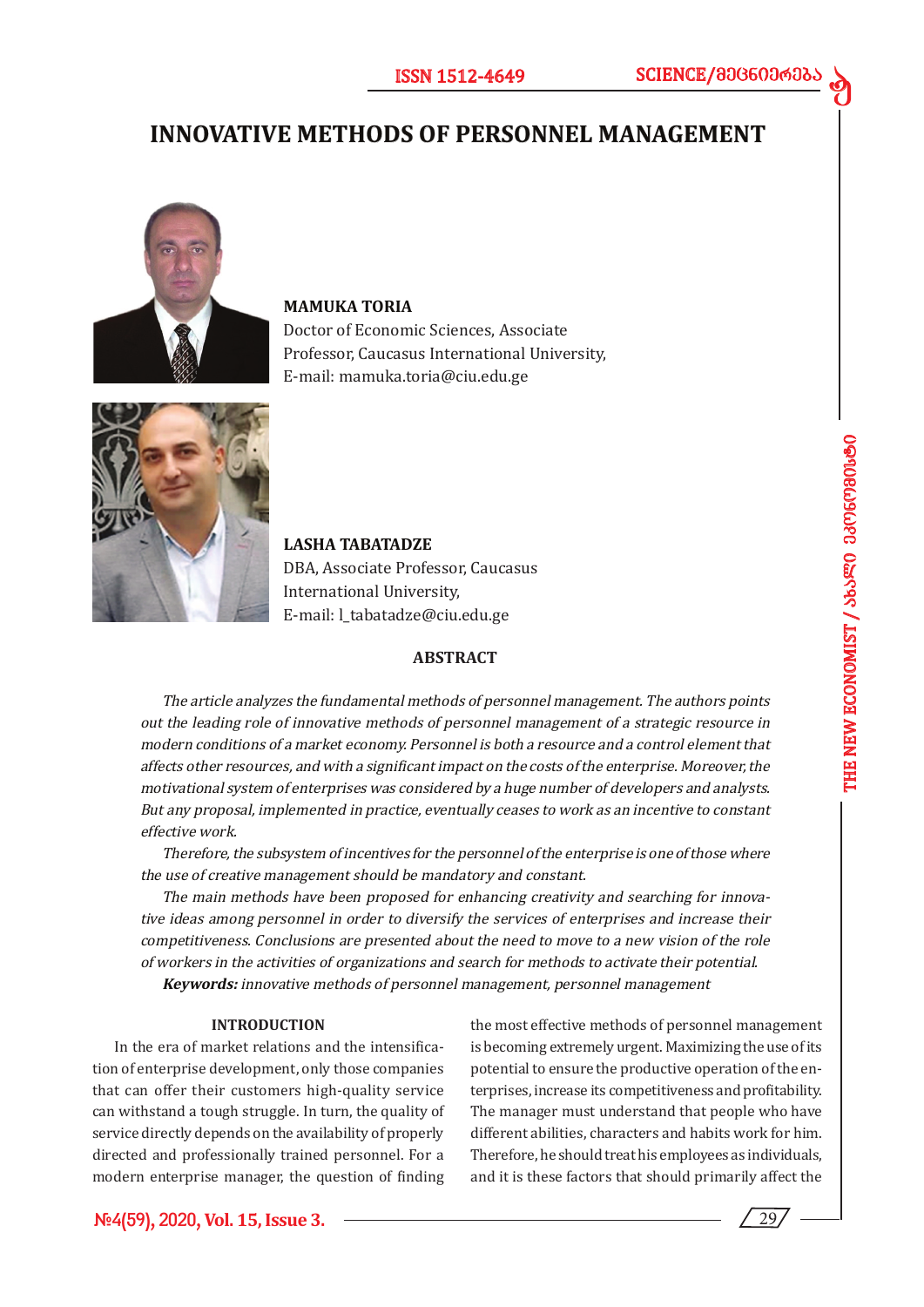organization of work of subordinates. Creative management, including personnel management, is considered by most authors as a process of creating conditions for the formation of innovative ideas and developments. And this process today, despite the lack of clear definitions and a formed mechanism, has been studied in a significant volume. At the same time, it is assumed that any element of the control system requires the use of innovative, creative developments. But few people assess where it is most important to apply these solutions. Therefore, we stopped at justifying the need to apply creative management in relation to individual components of management, and especially regarding the personnel management subsystem. As you know, employees are forced to apply creative solutions where standard solutions either do not give the desired effect, or cannot be used at all. The second factor forcing the formation of an unconventional approach to the traditional process is the need to reduce the cost of implementing this very process. When considering the subsystems of the personnel management system, it can be argued that for most enterprises that are in a difficult financial situation, the main reative management application should be focused on staff motivation.

#### **THE CREATIVE MANAGEMENT.**

Today, in the conditions of the decline in the attractiveness of working specialties and the constant growth of the need for them among enterprises and organizations, it becomes necessary to actively use creative proposals in vocational guidance work, as well as planning and marketing of personnel. Without a constant "enticing" advertising policy, most enterprises today will not be able to attract the required number of employees of working specialties (given the not sufficiently high level of wages, public opinion, the lack of skills of most young people for sufficiently hard work and for compliance with a strict regime of work and rest for a long period of time). And, moreover, today it is still difficult to speak about the competition of applicants for these jobs. This creates a high need for a fundamentally new approach to the implementation of the functions of this subsystem of personnel management. [3,2]

The next direction, which requires a non-standard approach to the implementation of the tasks assigned to it, is the formation of corporate culture. It is she who affects the actual content and maintenance at the proper level of labor relations, working conditions, the

level of social responsibility of all participants in the labor process in the organization. And the standard, rather formalized approaches to its formation in practice no longer justify themselves. There is a need for creative developments for the introduction of elements of corporate culture into the life of the enterprise in the volume, timing and content that will keep pace with the development of the domestic and global economy and increase the social responsibility of the workforce and each individual employee. The next step, no less important, is the direction of personnel development. And in our society on this issue there are certain trends that slow down the development of enterprises and organizations, the development and implementation of new technical, technological and organizational developments. On se¬godnya staff develops when there are prospects of career ros¬ta, new elements of the labor process implemented (methods, equipment, and so on.). And only a small part develops constantly, regardless of the content of labor, due to the presence of an internal need to acquire new knowledge, skills and abilities. However, given the constant development of science, technology and technology, the world community has recognized the need for the constant development of each member of the team in order to keep pace with the changes being introduced into life. And this requires the management of enterprises and organizations to form such a creative approach to the mechanism of personnel development, which could provide it in a constant mode, in the required direction, with sufficient speed and quality. At the same time, this mechanism should take into account both the capabilities of the enterprise and the capabilities and needs of its employees, in particular the internal motivation and the ability to learn. To achieve all of the above, enterprises and organizations must have employees capable of producing, justifying and implementing creative solutions in the personnel management system. To do this, you need to convert approaches to recruitment and selection of personnel, as standart¬nymi methods of selection is difficult to identify a creative employee, evaluate pozi¬tivnost his work for the company. That is, creative management should be directed to the personnel recruitment subsystem, forming fundamentally new mechanisms for selecting a modern employee.

Despite the fact that the topic of personnel management has been studied quite deeply, there are a number of modern aspects of this direction that have not yet found an effective solution. The conditions of

**THE NEW ECONOMIST / S6SERO 380060980690 THE NEW ECONOMIST / 363g0 336669901390** 

ed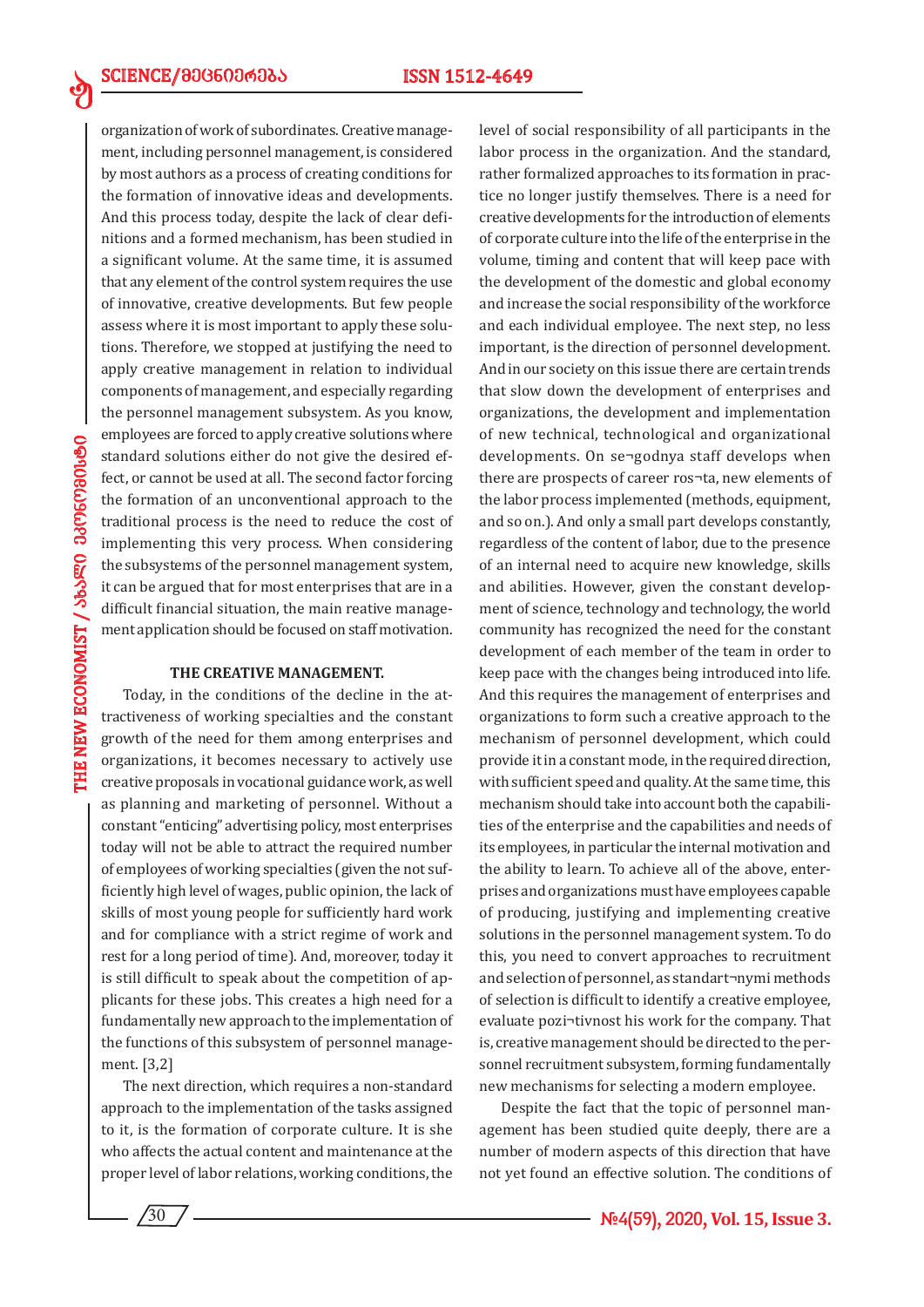d

a market economy require a change in the approach to personnel management from understanding it as a functional component of the management and production link of an enterprise. To study and optimize it as a strategic resource with a significant and highly potential, which includes professional competence, the ability to develop creativity and creative ideas. Understanding this poses a challenge for modern managers to search for new methods of personnel management in order to maximize the use of its potential capabilities, creative ideas.

### **THE CLASSICAL METHODS OF PERSONNEL MANAGEMENT.**

The theoretical basis for economic management methods are economic laws. By applying these methods in practice, the manager has the choice to either reward the employee or apply a punishment method. In modern scientific literature, there is an opinion that economic methods should have commodity-money relations of a market economy as their basis. The effectiveness of the application should be assessed by the following parameters: by the form of ownership, by the specifics of doing business, by the type of organizational cultures, by the results of the use of personnel audit, by the tax base system and by the incentive mechanism. Many companies still use material incentives as one of the key methods in personnel management. This enables them to quickly and efficiently improve the quality of their work and achieve the goals and objectives set for the company. But this method also has a "flip side of the coin".

It consists in the fact that if you use this principle correctly, then the result will not be long in coming, as described above. If misused, this will lead to losses, strikes, overstocking, non-payment, and worse, bankruptcy. Within the framework of administrative methods of management, the head uses his managerial capabilities, applying power relations, a system of administrative and legal penalties, administrative and organizational policies. Administrative methods by their nature encourage staff to understand work discipline, responsibility for the work performed, and a structured activity. Therefore, these methods have a direct impact, since any regulatory and administrative act must be followed. Examples of administrative management practices include prohibition, instruction, order, consultation, business advice, as well as clarification and suggestion.

It is worth noting that with the "negative" impact

of these methods, the organization may face the problems of adopting formal collective agreements, using outdated regulations and rules, staff turnover, lack of a control system, and simply indifferent attitude of workers to their work. The purpose of socio-psychological management methods is to understand the laws of the psychological side of people's activities, in their use and optimization of psychological manifestations in the interests of the company and the individual as a whole. There are two main blocks of methods: by the volume of exposure and by the method of application. The methods are applicable both for large groups of employees and are aimed at the process of interaction in the working environment, and for a specific person in order to influence his inner world. Thus, the leader manages to assess the place and value of the employee in the team, to focus his internal potential on solving specific production problems and to create a favorable socio-psychological climate in the organization.

### **THE MODERN MANAGEMENT METHODS AND METHODS OF SEARCHING FOR INNOVATIVE IDEAS AMONG STAFF.**

Recently, the idea of perceiving personnel as a strategic resource has gained great popularity, especially in the corporate sector. To effectively manage this resource, it is necessary to maximize its apparent and hidden potential. This potential is based not only on professional skills, but also on the ability to be creative, to think creatively and generate new ideas. It is the last components that can become a significant factor in increasing the competitiveness of the enterprise and expanding the segment of potential consumers.

• Participatory style (explain why the employee is important in the team, create a sense of self-worth; applied to new team members and grassroots workers);

• Direct leadership style (answer 5 questions to employees What? How? Why? When? enterprises);

• Teamwork style (exchange of experience, joint problem solving, collective advice: as an example, it is used when organizing banquets and similar events in restaurants);

• «Challenge» - (the manager forms an imaginary problem, and the staff must solve it without any help). According to this method, the leader challenges subordinates, following their subconscious desire to prove their worth to independently solve problems and make decisions;

• «Scamper method» - (solving a problem by

31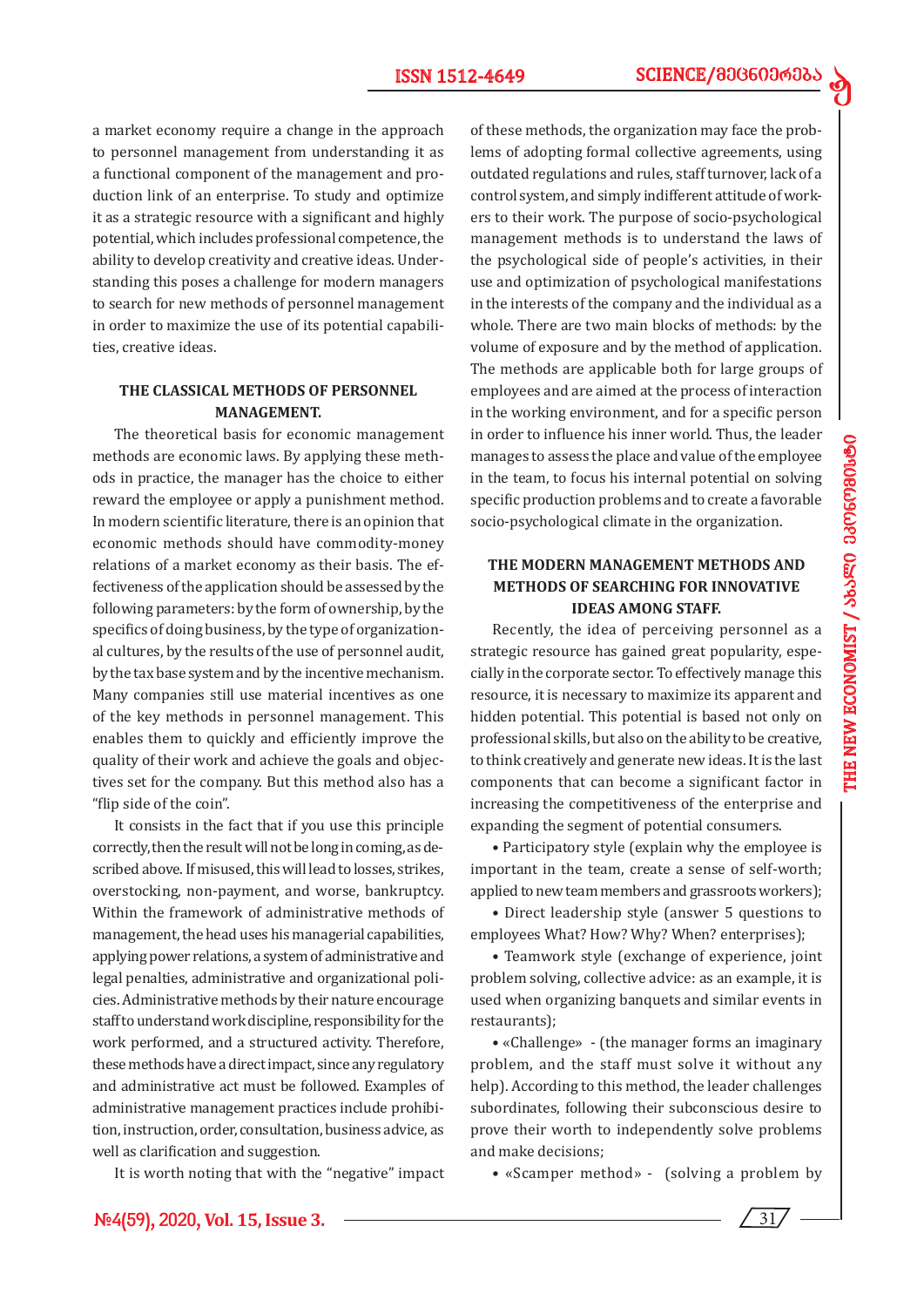replacing, combining, adapting, modifying, applying, eliminating, creating the opposite). The method name includes the first letters of the actions. Which need to be done by personnel over a product, service or a phenomenon in the organization. This will allow you to find many unexpected ideas for modifying existing and creating new products or services;

• «Method of provocations» (search for benefits from unusual, even ridiculous ideas). This method encourages the generation of ideas among staff that transcend standard thinking patterns and are particularly useful. When an enterprise wants to create a completely new product, start a new business;

• «Reframing» (used to solve important business problems). The most common form of reframing is how employees evaluate a problem from the perspective of people in different professions. The manager assigns subordinates to play different roles in critical assessment of various components of the product or service of the enterprise and listens to their opinions, capturing new ideas;

• «Inversion method» (search for rational solutions to the problem when analyzing the opposite problem). According to this method, the leader sets a task for subordinates that is the opposite of the one he wants to solve. As a result, you can get a list of actions and solutions that are not acceptable for a given product or service and use this knowledge to improve them. This method allows workers to see things that they would not notice if the problem was formulated directly. [6,4]

#### **CONCLUSION**

In modern economic conditions, creative management is becoming the norm of management, only its use will allow enterprises and organizations to keep pace with the development of science and technology, the possibility of introducing new mechanisms for managing the team and the production process. Each subsystem, especially the subsystem of personnel management, needs an early transition to creative, non-standard, constantly modernizing management. A variety of methods of personnel management and activation of their innovative potential, on the one hand, gives significant results, and on the other, creates a number of new management problems, due to the fact that they do not provide standard schemes of actions in various situations and a specific binding of each method to situational tasks. A highly qualified manager must be able to choose exactly those methods of searching for innovative ideas that will be most productive in a particular environment and for specific employees. In addition, the end result largely depends on how the managear was able to recognize the overt and hidden abilities of his employees. And gave the opportunity to each of them to take part in innovative activities. So, the modern process of personnel management includes a set of innovative mechanisms organized around the interaction of employees, enhancing the creative potential of personnel, integrating their efforts to achieve the set goals. It is the development of creativity and innovative thinking of the personnel of modern enterprises that can become their key competence and a factor of survival in the competition.

#### **REFERENCES:**

1. Teresa M. Amabile, *,,Motivation for Creativity in Organizations"* Harvard Business Review Press, 2014;

2. Gary Dessler, ,,*Human Resource Management",* Fifteenth Edition, 2016;

3. Kirsten & Martin Edwards. *,,Predictive HR Analytics: Mastering the HR Metric", Kogan Page, 2017;*

4. Karchava, L. and Kutaladze, E., 2020. Tourism as one of the priority directions in Georgia/ტურიზმი როგორც ერთ-ერთი პრიორიტეტული მიმართულება საქართველოში. The New Economist, 15(2, 2020), pp.1-1.

http://www.neweconomist.com.ge/journal/article/Tourism-as-one-of-the-priority-directions-in-Georgiaturizmi-rogorc-erT-erTi-prioritetuli-mimarTuleba-sakarTveloSi-1603913380

5. Karchava, L., 2014. Again about the investment environment in Georgia Or what kind of investor do we need?/ისევ საინვესტიციო გარემოს შესახებ საქართველოში ანუ როგორი ინვესტორი გვჭირდება?. The New Economist, 9(3, 2014), pp.1-1.

http://neweconomist.com.ge/journal/article/Again-about-the-investment-environment-in-Georgia-Or-whatkind-of-investor-do-we-need-1597473717

6. Karchava, L., 2018. Theoretical basics of business communication and Its connection with other sciences/ ბიზნესკომუნიკაციების თეორიული საფუძვლები და მისი კავშირი სხვა მეცნიერებებთან. The New Economist, 13(3, 2018), pp.1-1.

http://neweconomist.com.ge/journal/article/bizneskomunikaciebis-Teoriuli-sapuZvlebi-da-misi-kavSirisxva-mecnierebebTan-1594468243

7. Karchava, L., 2012. Business-communications. Tbilisi, Loi, 328.

ed